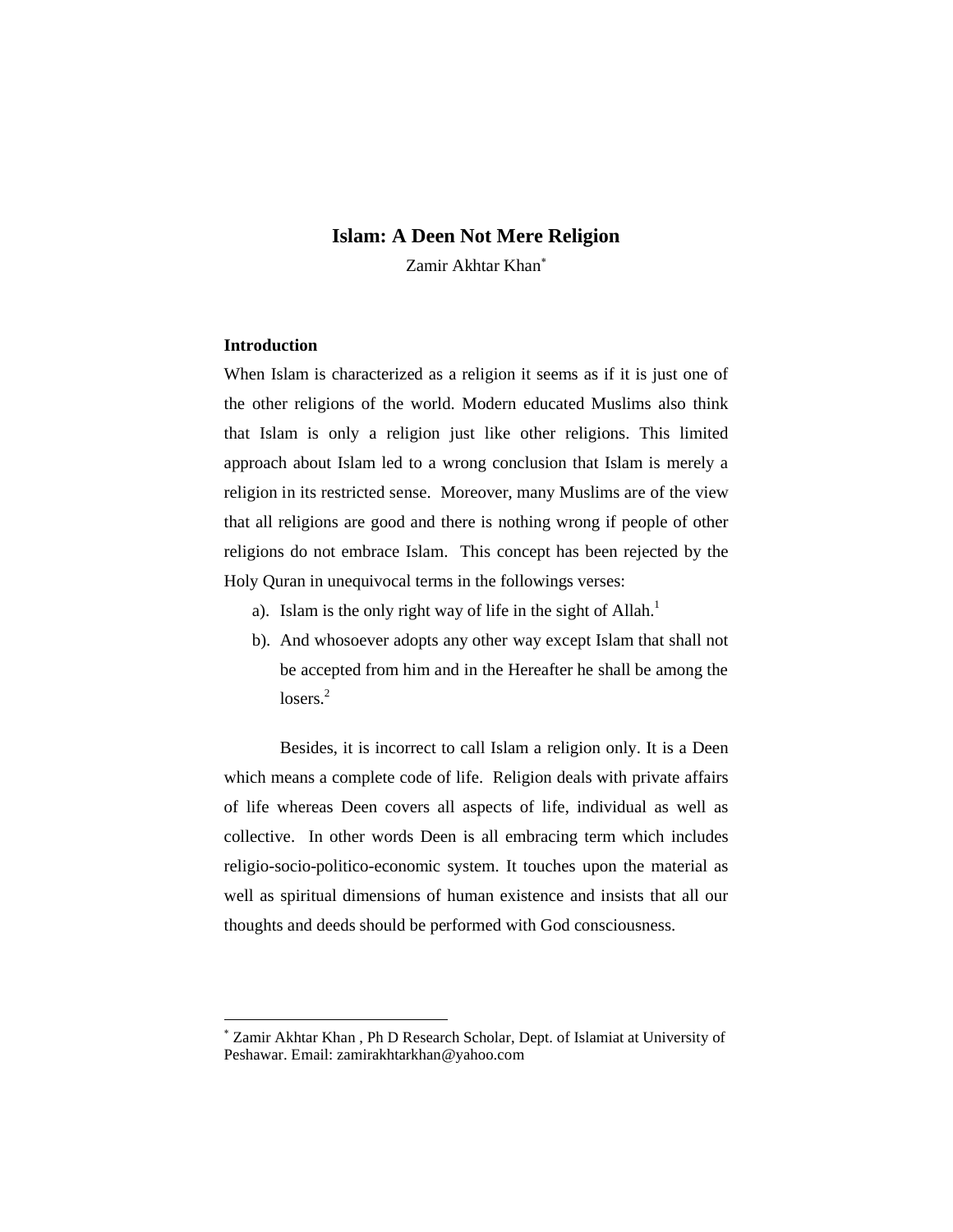Foregone in view there is a dire need to present an analytical view about Islam in the Qur'anic perspective proving that it is a Deen and not a religion only.

## **What is Islam?**

Islam means submission to the Will of Allah. "This implies (i) Faith, (ii) doing right, being an example to others to do right, and having the power to see that the right prevails, (iii) eschewing wrong, being an example to others to eschew wrong, and having the power to see that wrong and injustices are defeated. Islam, therefore, lives, not for itself, but for mankind". $3$ 

## **Total implementation of Islam**:

The essence of true and authentic Islamic thought consists of the idea that it is not enough to practice Islam in the personal life only, but that the teachings of the Quran and those of the Sunnah need also be implemented in their totality in the social, economic, and political fields. In other words, it implies the establishment of the sovereignty of Almighty Allah (SWT) in the "religious" as well as the "secular" domains, or the removal of the dichotomy between collective life and state authority on the one hand and Divine guidance on the other. The underlying and pervasive idea in this context, which is also an integral part of the Islamic Revolutionary Thought, is that the struggle to establish unqualified and unconditional ascendancy of the Holy Qur'an and the Sunnah of Prophet Muhammad (SAWS) is obligatory upon all members of the Muslim Ummah. The goal of this struggle is to achieve the domination of the True way of life (Deen al-Haq), $<sup>4</sup>$  so that the Islamic</sup> System of Social Justice – which is the most balanced synthesis of human freedom, fraternity, and equality, and which embodies the Divine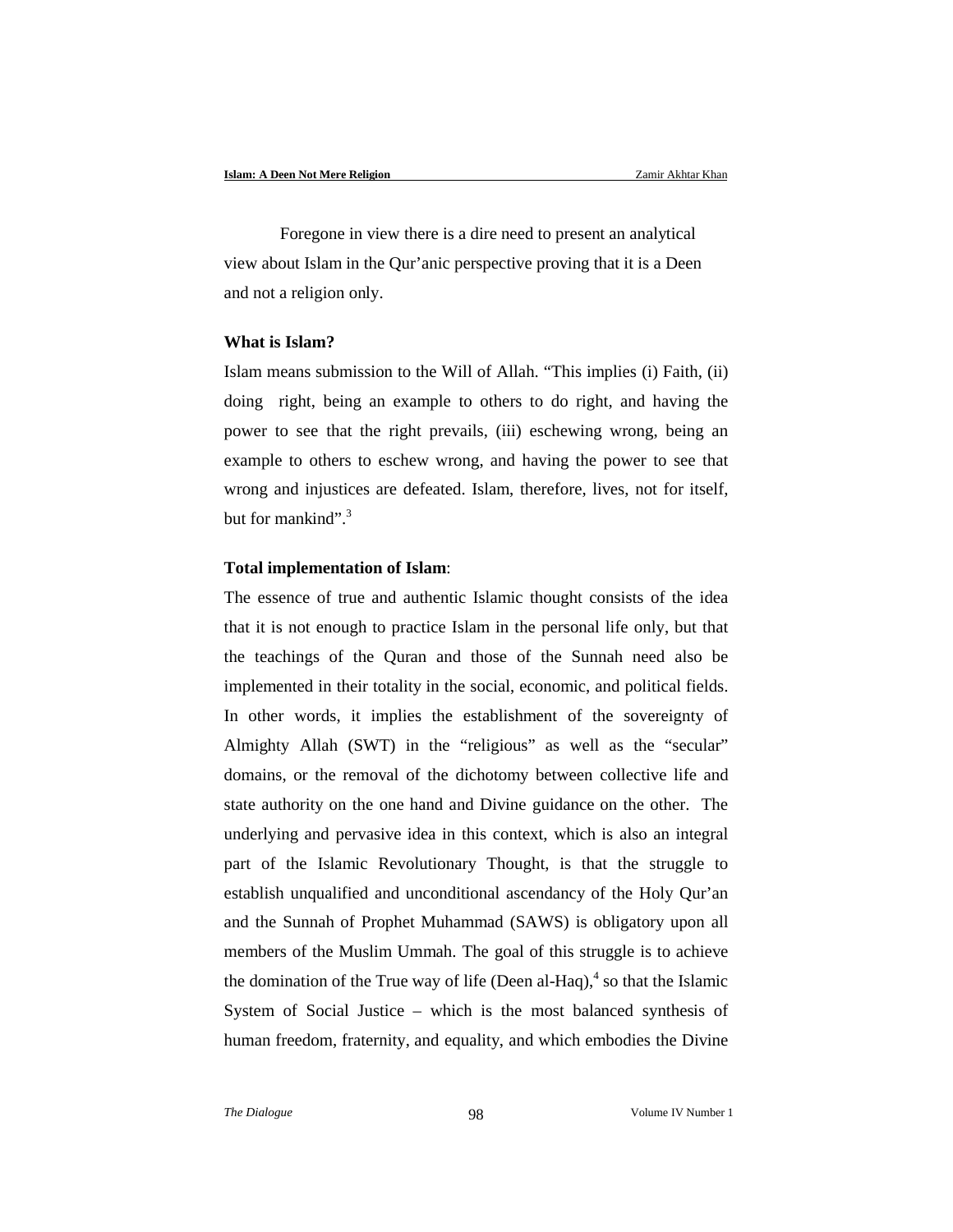attributes of Benevolence, Providence, and Justice – can be established on Allah's earth.

## **Reason for aversion to Islam**

The Islamic Revolutionary Thought, briefly defined above, is often condemned and denigrated by the Western media as one of the most despised evils in today's world, the notorious "Islamic Fundamentalism." The reason for their extreme aversion is based on the fact that it is only Islam and its revolutionary and dynamic interpretation that poses a real challenge to secularism – the system of collective life that was born in Europe but which has come to dominate the entire globe.

# **Secularism vs. Islam**

What is secularism? It is "the belief that the state, morals, education, etc., should be independent of religion."5 Any number of religions can be accommodated under a secular system, provided no demand is made regarding the application of religious criteria in defining social, economic, and political policies. The selection of goals and the utilization of means in all collective affairs must not be inspired by any form of religious teaching; rather, such policy decisions should be taken only on the basis of human pragmatic thought and majority opinion. Religion under a secular system is demoted to a personal and private affair of the individual. Thus, everyone is totally free concerning his metaphysical beliefs, rituals for worship, and social customs; the state won't interfere in any of these. At the same time, religion must not intrude or intervene in the running of the state either. Such a concept is, of course, diametrically opposed to the basic teaching of Islam.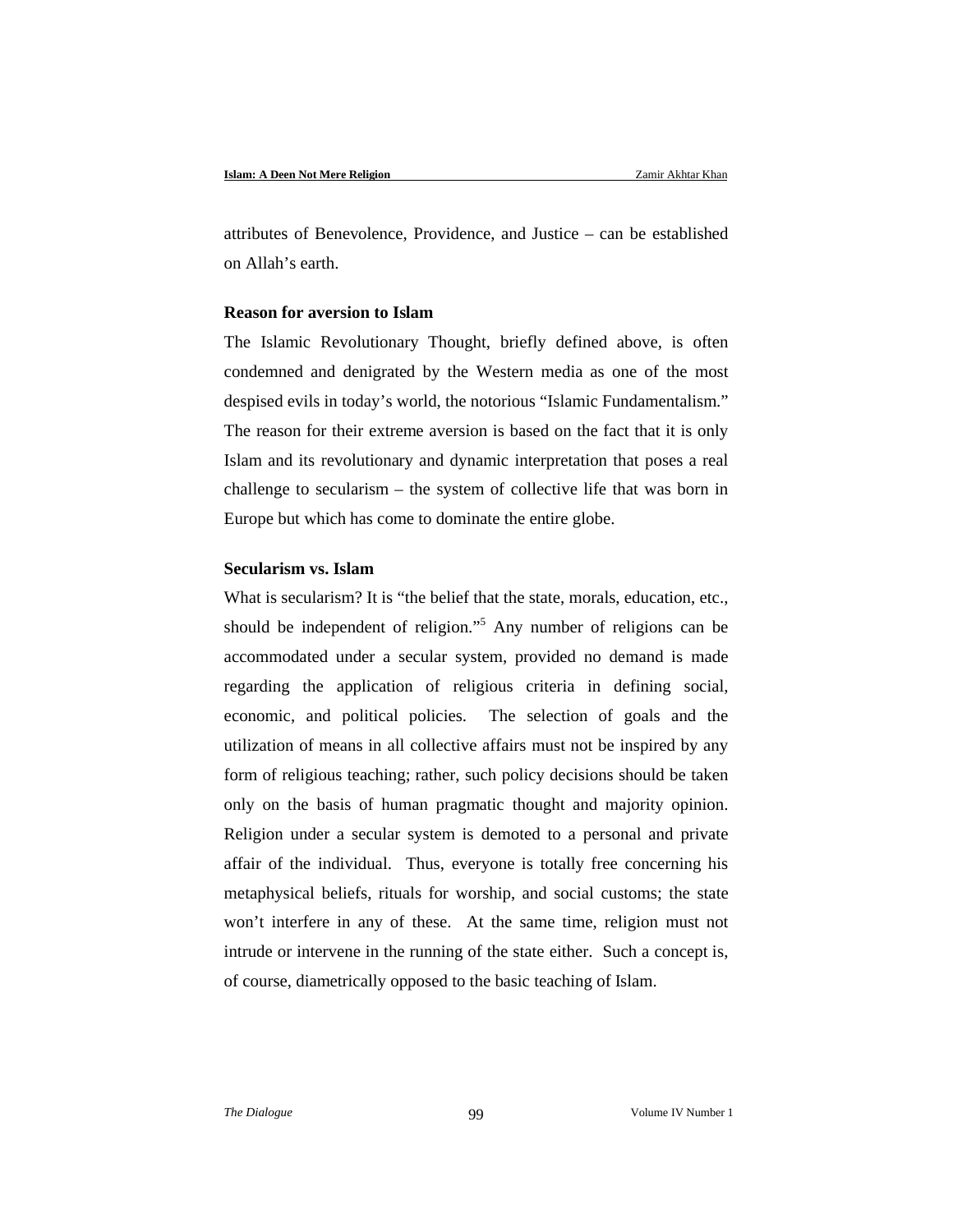#### **Islam – a Deen not mere religion**

The Holy Quran describes Islam as Deen al-Haq, or the true way of life. The very connotation of the word Deen – as contrasted with "religion" – is a declaration of war against secularism. This is because the word religion is commonly used in a rather narrow sense, its scope being limited to a set of dogmas, some rituals for worship, and a number of social customs to celebrate important life-events.<sup>6</sup>

Religion deals with individual life only as depicted below:



Deen, on the other hand, can be understood through following steps:

The basic definition of Deen is reward.<sup>7</sup>

Reward is always on the basis of some laws. If anyone abides by the laws, he will be given good reward and in case of their violations, he will be punished.

*The Dialogue* 100 100 Volume IV Number 1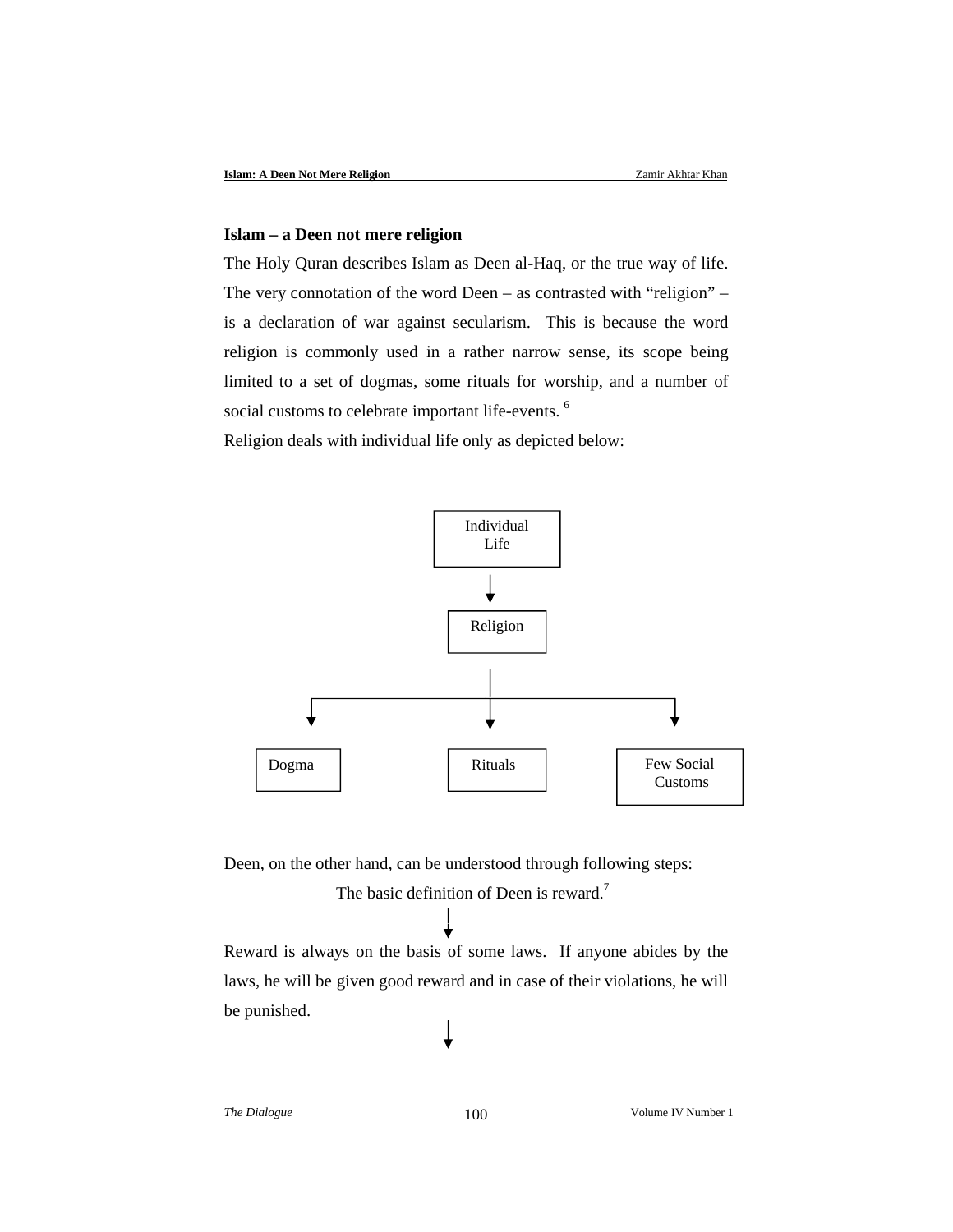Laws are there to support a system and the system is known by the one who has the absolute authority and command.

The value of a system exists till the time it is obeyed.

Hence, Deen is a system of life in which human beings consciously surrender themselves to the sovereignty of a higher authority, and live a life of total obedience under the system of that higher authority, in order to gain rewards from it and to save themselves from its punishment.

If the king has the absolute say and is being obeyed completely then the system is known as Deen al-Malik– King's system.

"……. He could not take his brother by the law of the king (as a slave)…." $8$ 

When the term Deen is used for Islam, it obviously means a system of life where Almighty Allah (SWT) is worshipped and obeyed, not just in the narrow religious sense, but in a manner that includes all aspects of human life.

"And you see that the people enter Allah's Deen (Islam) in crowds"<sup>9</sup>

Deen covers entire life as described in the following diagram: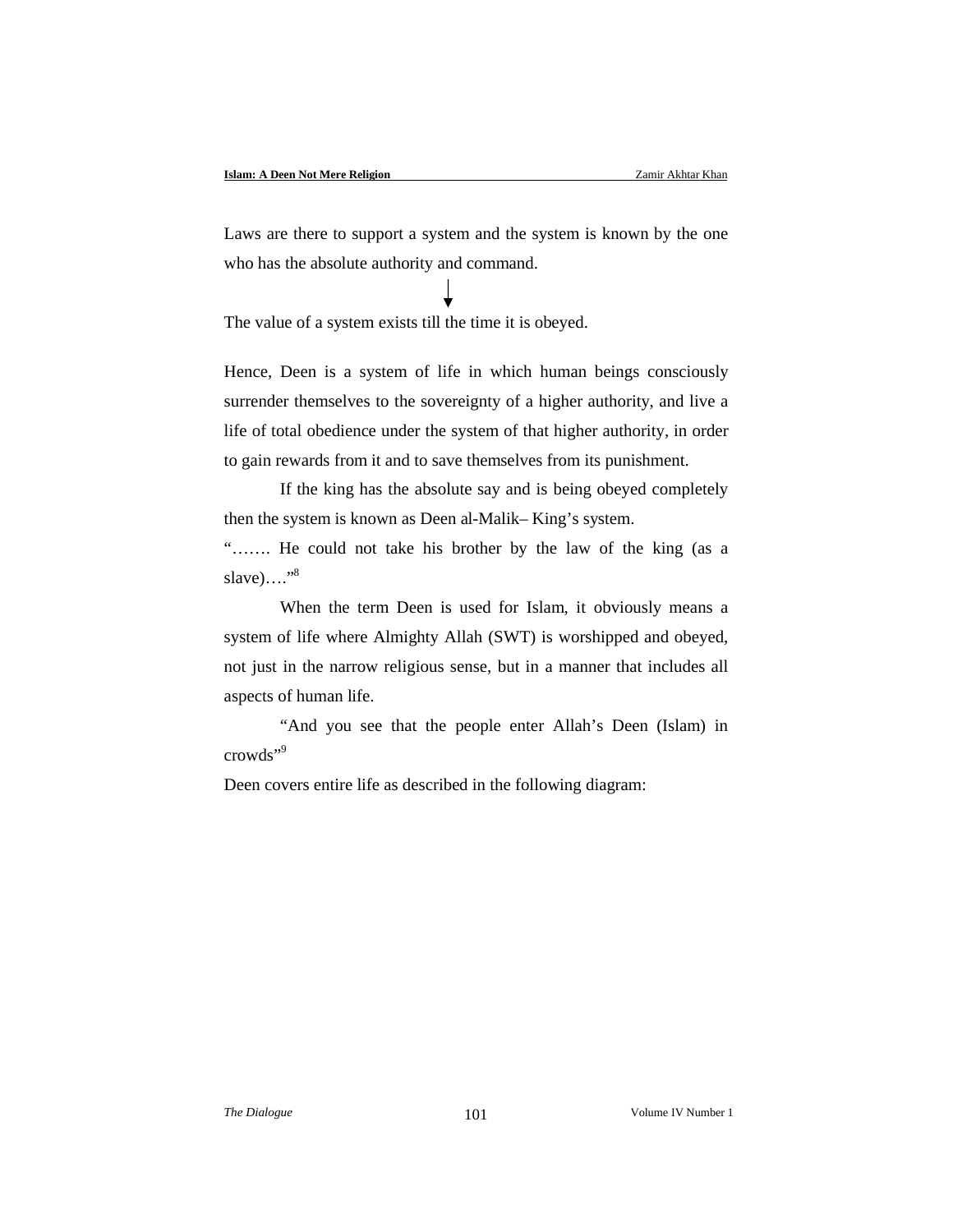

## **Islam & Secularism**

Let us compare secularism with Islamic system. There is no guidance provided by the secular system at individual level. Whereas, Islam provides complete guidance at individual level, as well as at collective level.

*"This day, I have perfected your Deen for you, completed my favor upon you, and have chosen for you Islam as your Deen" 10*

Islam is based on, and rooted in, a well-integrated set of beliefs describing the nature of ultimate reality, meaning of human life, and the final destiny. In addition to this essential faith or Iman, modes of worship (i.e., Salat, Zakat, Saum, and Hajj) and various social customs are also indispensable and integral parts of Islam.

The secular system provides popular sovereignty at political level of the collective sphere of life. People are sovereign and can make any laws even if they clash with the divine laws. God has nothing to do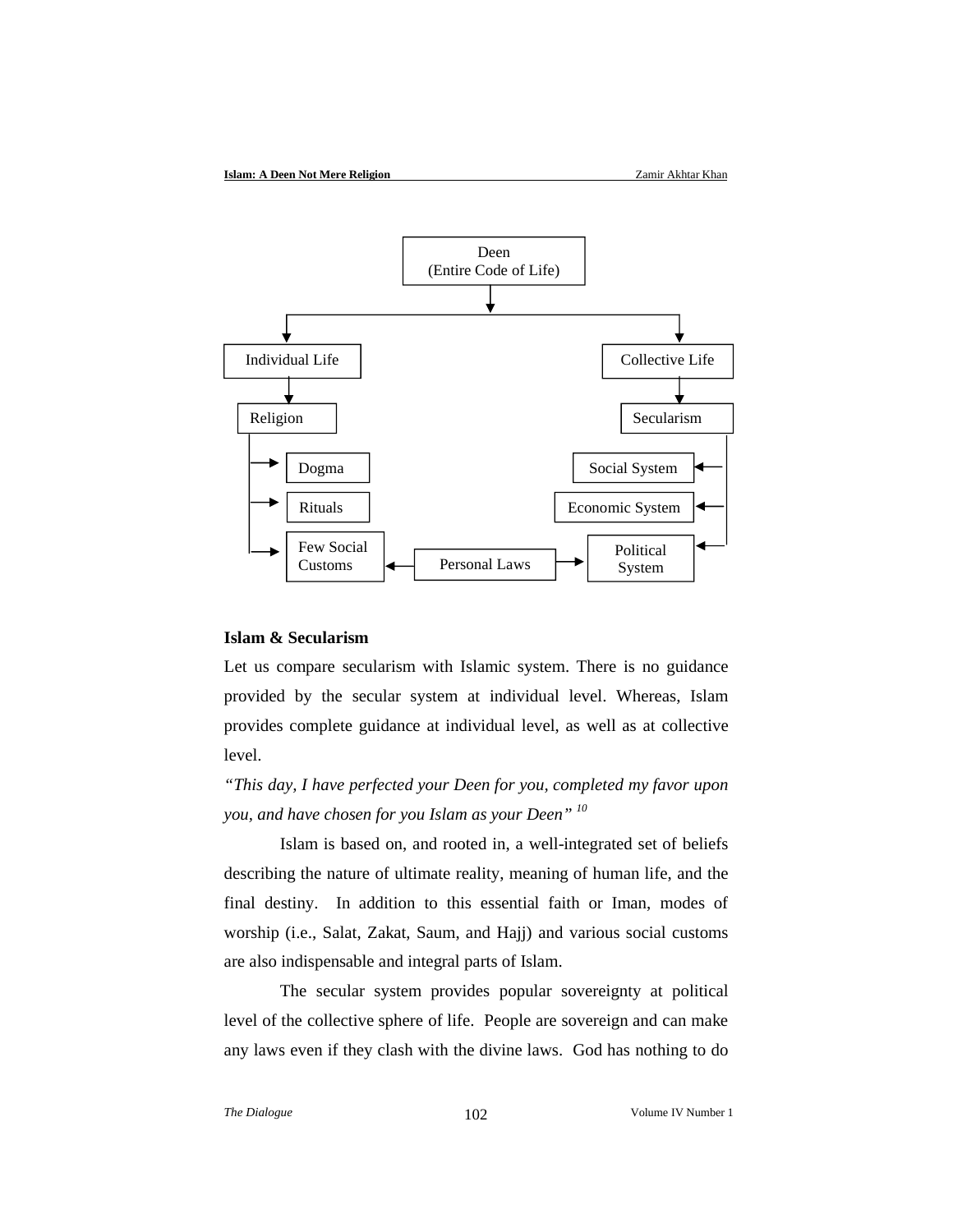with their collective life affairs. This is the first time in the history of mankind that man has taken out God from their collective lives. At economic level, the landmark of secular system is interest based economy in which a person owns everything. A person has free choice to spend/earn money the way he pleases. Interest based economy necessarily creates "haves and have nots". The one who is rich will remain permanently rich and the one who is poor will remain permanently poor. Interest has a twin sister known as insurance with the help of which it is pretended that Allah is prevented from making the people poor. Through speculation, the economy is in the hands of few people. When ever, they want, they can suck blood of the masses. Whereas, at social level "freedom" is the catch word of secularism, and total freedom ultimately leads to unwed mothers, uni-sex marriages, single parents and high rate of divorces in the society.

On the other hand, along with religious guidance, Islam also provides us all the relevant instructions regarding our social, economic, and political existence (generally considered to be the "secular" or "worldly" aspects of life), and this is what really distinguished Islam from other religions, say, Christianity or Buddhism.

Hence an impartial critic like Dr Michael Hart is compelled to confess that "*My choice of Mohammad to lead the list of the world's most influential persons may surprise some readers and may be questioned by others, but he was the only man in history who was supremely successful on both the religious and secular level".11*

## **An outline of collective system of Islam**

A brief outline of the Islamic socio-politico-economic system is as follows:

At political level (no oppression)

*The Dialogue* 103 103 Volume IV Number 1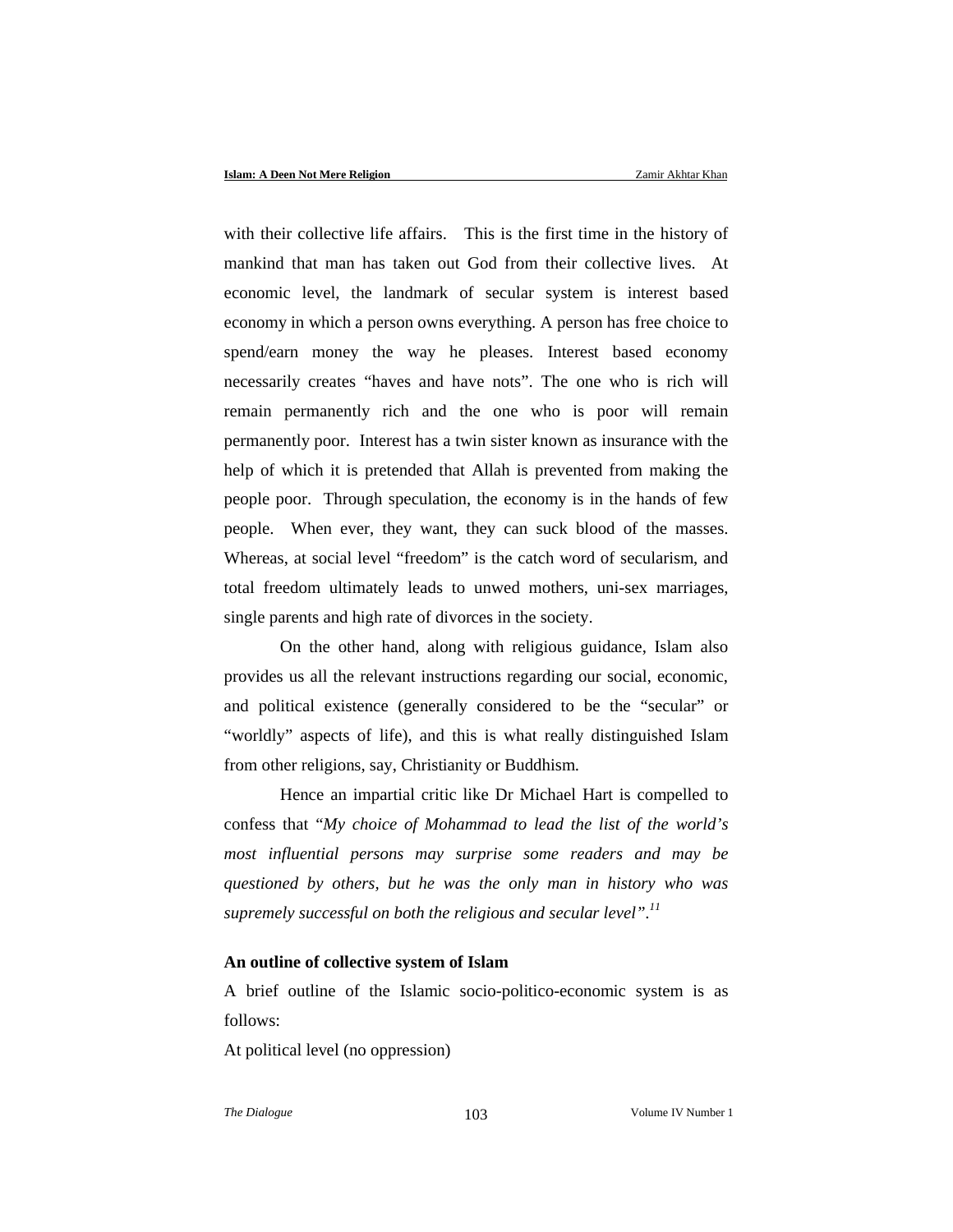- Sovereignty (Al-haakamiyya) belongs to Allah alone and for mankind is Khilafah.<sup>12</sup>
- No legislation will be done repugnant to the Quran and the Sunnah. $13$
- No authoritarianism, mutual consultation. $14$
- Makes a clear distinction between Muslims and non-Muslims.<sup>15</sup>
- No theocracy. $16$

At economic level (no exploitation)

- Allah owns everything (al-malik  $17$  Man is only a custodian  $18$ )
- Controlled capitalism minus interest and gambling  $19$

At social level (no discrimination)

- One creator (al-khaliq), everyone (by birth) is equal  $^{20}$
- $\bullet$  Segregation of sexes <sup>21</sup>
- Unity of the human race common origin of mankind from Adam and Eve, hence total equality between black, white, Arab, non-Arab etc.

# **Conclusion**

(a) Presently in all existing systems, collective life affairs are based on Secularism and divine guidance has been dismissed as irrelevant. This is shirk and in Quranic terms it is known as a system of taghoot (the way of the devil)

> "…*And they wish to go for judgment to the taghoot (those authorities which govern in violation of Allah's laws)* while they have been ordered to reject them.<sup>22</sup>

> "*…Those who do not make decisions according to Allah's laws are kafir"*<sup>23</sup>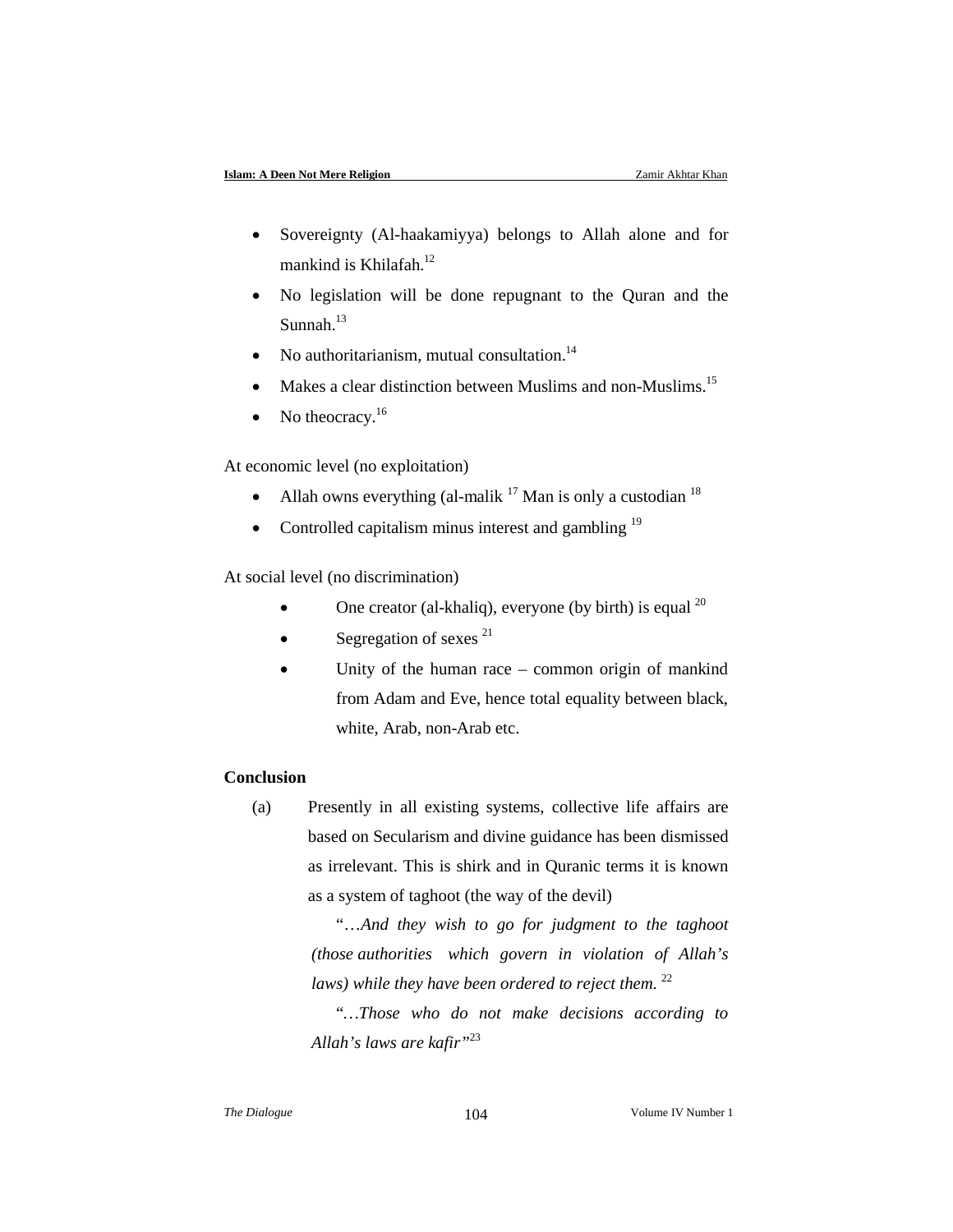"*…Those who do not make decisions according to Allah's laws, are zalim (mushrik)'* <sup>24</sup>

"*…Those who do not make decisions according to Allah's laws are fasiq (disobedient")* <sup>25</sup>

According to these Quranic decrees, at collective level, as of now the whole Muslim Ummah is, may God Almighty forgive us, kafir, fasiq and musrik (zalim).

(b) The true way of life, Deen al-Haq, is not meant to survive submissively as a mere religion under the umbrella of secularism; instead the Holy Quran makes it abundantly clear that Islam is meant to dominate all domains of life and all man-made systems and ideologies. This puts a tremendous responsibility on our shoulders. The Quranic commands vis-à-vis human society, culture, law, economics, and politics and not given to us so that we may admire and praise them, but they are meant not to be implemented and acted upon. This necessitates that the gulf between Faith and Power be removed, which obviously requires a revolution in the leadership so that – instead of fulfilling any un-Islamic agenda – it contributes towards the establishment of "God's Kingdom on earth". <sup>26</sup> Without collective organizational power, a significant portion of Islam remains confined to the realm of theory only, and, as a result, all sorts of corruption, injustice, inequity and immorality are let loose on earth. To establish the Islamic state is not a one man's job. It requires a collective effort and this effort in Quranic terms is known as Jihad-fi-Sabeelillah and without jihad-fi-sabeelillah there is no salvation from painful doom as stated in verse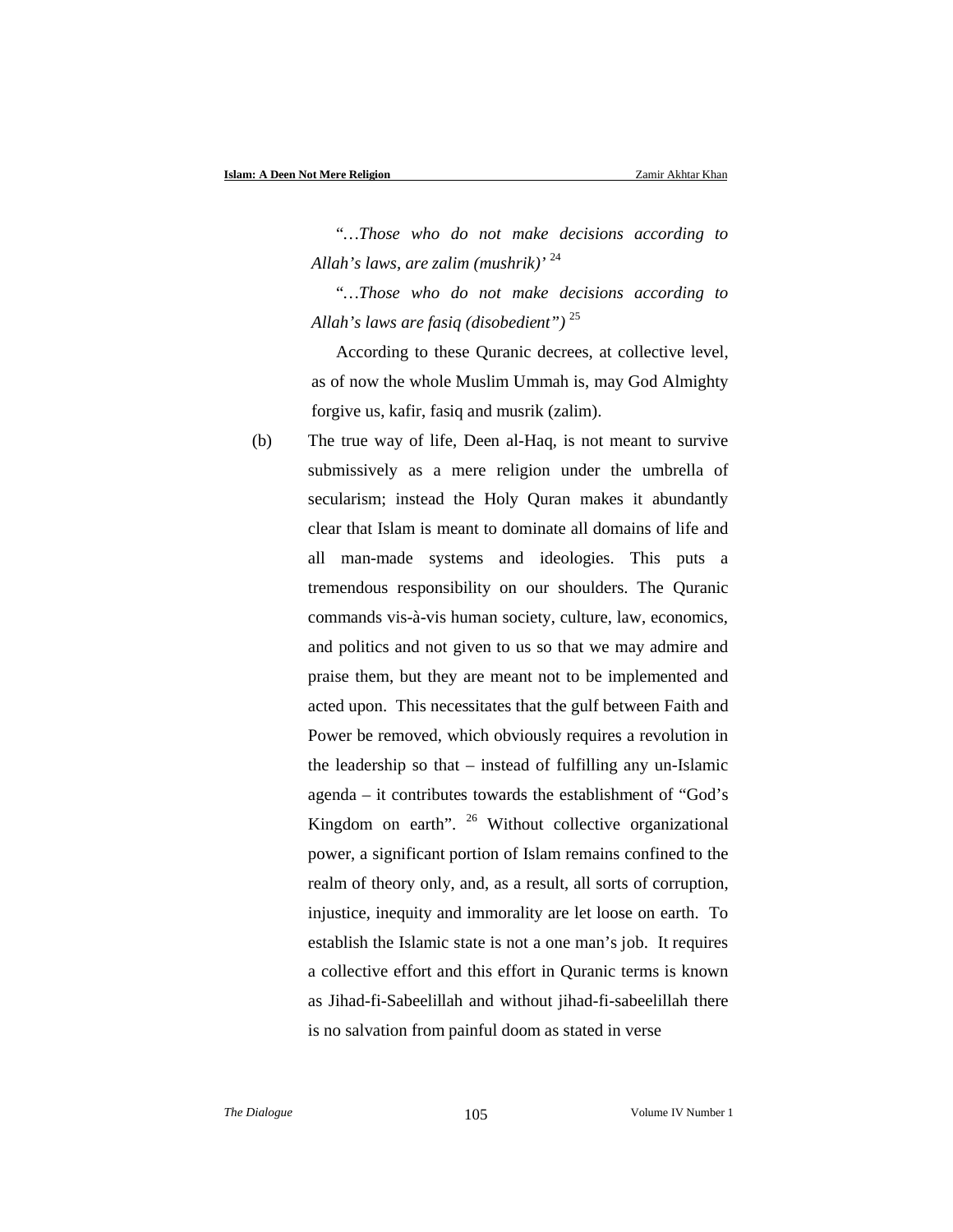*"O believers, shall I tell you, and guide you to trade which will save you from a painful doom, that you believe in Allah and his messenger (p b u h) and that you strive hard (jihad) in the cause of Allah with you wealth and your lives: that will be better for you, if you but know* <sup>27</sup>

- (c) It's not that Islam cannot survive or support itself without political authority, but, in fact, it is the political authority that grows more and more corrupt unless it is subordinated to the commands of the Holy Qur'an and the Sunnah of Prophet Muhammad (SAW).
- (d) The struggle to establish the dominion of Islam is one of our basic, though unfortunately forgotten, duties. The significance of this obligation is underscored by a tradition according to which Prophet Muhammad (SAW) is reported to have said: "If a Muslim dies and he had neither participated in any war for the cause of Almighty Allah (SWT) nor had he a desire to take part in such a war, then he dies in a state of a certain kind of nifaq (i.e., hypocrisy, and not of true faith)". 28 A Muslim whose life is devoid of the Jihad to establish the system of Khilafah, and who lacks the longing and the deep-felt desire to participate in it and to sacrifice his life for this purpose, can certainly be a Muslim in the legal sense of the word but such a person cannot be a Momin in the sight of Almighty Allah (SWT). This is because true conviction or Iman, although itself a hidden and covert reality, necessarily manifests itself in the form of Jihad for the cause of Almighty Allah (SWT). This, according to the Holy Quran, is what defines a true believer.

*The Dialogue* 106 106 Volume IV Number 1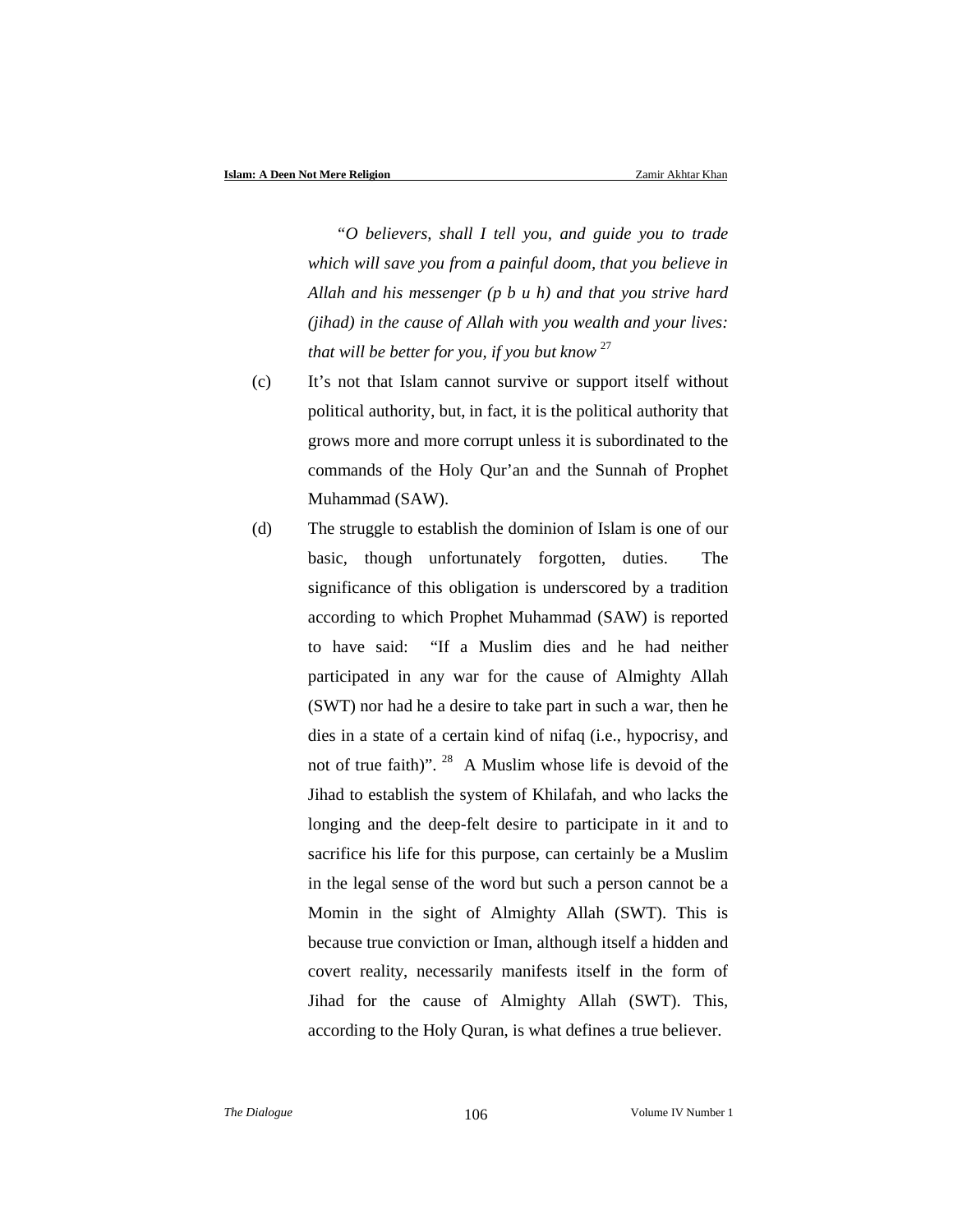*"They alone are the believers who come to believe in Allah and His Messenger and afterwards never doubt, and who strive in the way of Allah with their wealth and their lives. Only they are truthful and sincere." <sup>29</sup>*

# **End Notes:**

l

Page, 173, Note: 434

- 
- 
- 
- 
- 
- 
- 
- 
- 
- 
- 
- 
- 
- <sup>19</sup> Surah Baqarah : 275, 279, Surah Maidah: 91<br>
<sup>20</sup> Surah Nisa:1, Surah Hujurat: 13<br>
<sup>21</sup> Surah Noor: 31, Surah Ahzab : 53, 59<br>
<sup>22</sup> Surah Nisa:60<br>
<sup>23</sup> Surah Maidah: 44<br>
<sup>24</sup> Surah Maidah: 45<br>
<sup>25</sup> Surah Maidah:47<br>
<sup>26</sup>
- <sup>29</sup> Surah Al-Hujurat 15

*The Dialogue* 107 **Volume IV Number 1 V** Volume IV Number 1

 $<sup>1</sup>$  Surah Al-e-Imran : 19</sup>

<sup>2</sup> Surah Al-e-Imran: 85

 $3$  Abdullah Yousaf Ali, the Holy Qur'an, Text, Translation & Commentary,

<sup>4</sup> Surah At Taubah: 33,Surah As Saff :9, Surah Al Fath :25

<sup>5</sup> E M Kirkpatrick,Chambers 20th Century, Dictionary,1983,Page1172.

<sup>6</sup> Longman Dictionary of Contemporary English, (New Edition), PAF Book Club, 1991

 $<sup>7</sup>$  Surah Al-Fatiha: 3</sup>

<sup>8</sup> Surah Yousuf: 76

 $\rm{^9}$  Surah An-Nasr: 2<br> $\rm{^{10}}$  Surah Maidah: 30

 $11$  Dr Michael Hart, the 100: a ranking of the most influential persons in the history, 1978, P. 33.

<sup>&</sup>lt;sup>12</sup> Surah Yousuf : 40, Surah Bani Israel: 111, Surah Al-Kahf: 26<br><sup>13</sup> Surah An-Nisa: 59, Surah Al Hujurat: 1<br><sup>14</sup> Surah As-Shura: 38<br><sup>15</sup> Surah At-Taubah: 29<br><sup>16</sup> At-Tawbah:3116<br><sup>17</sup> Surah Al-e-Imran : 180, Surah Al Muna